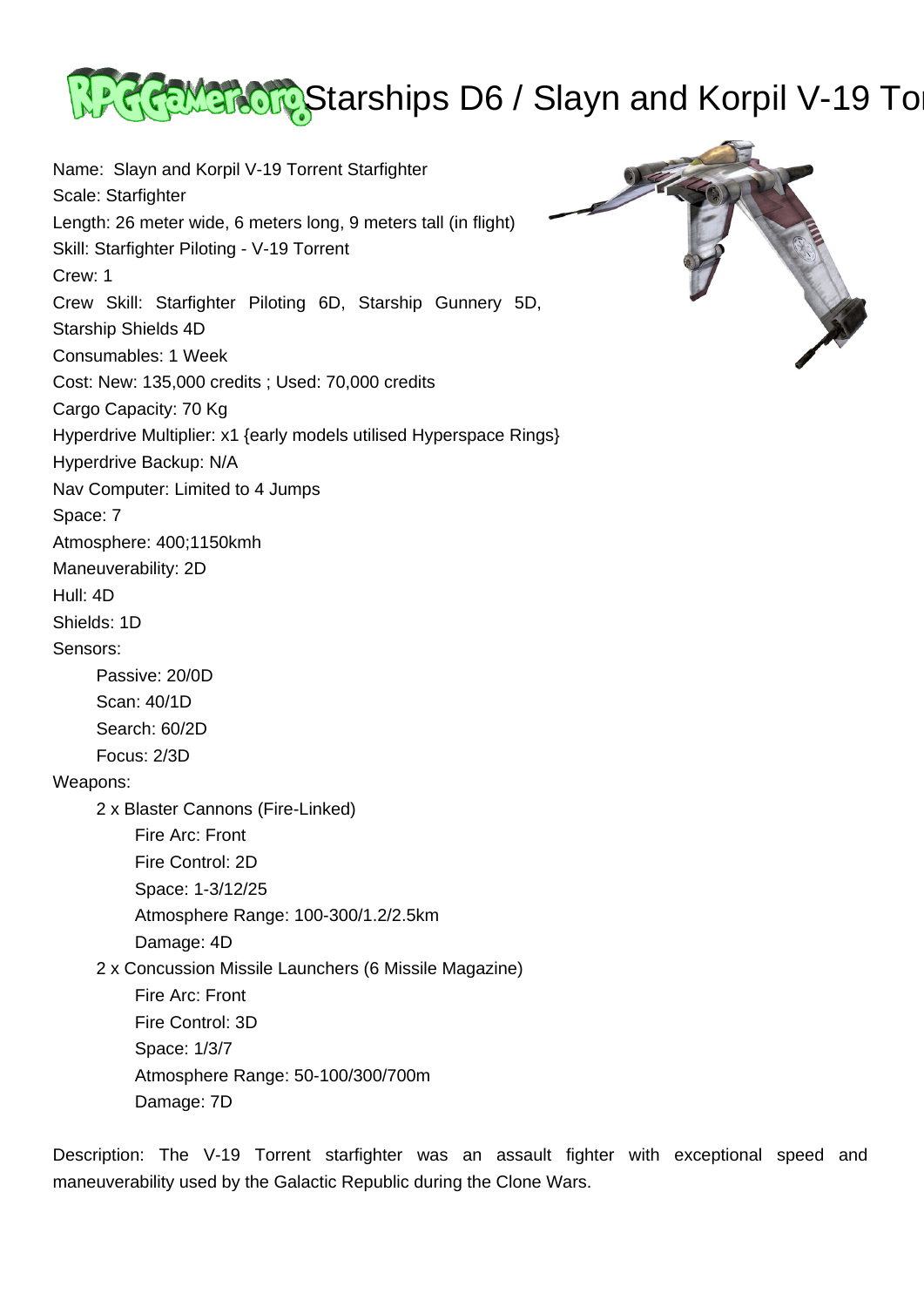It was a predecessor of the Alpha-3 Nimbus-class V-wing starfighter, in terms of purpose and usage.

The V-19 was unique in that it had two pairs of folding airfoils (S-foils) that gave the ship added maneuverability and provided pilots with easy access to the cockpit's sliding canopy. The lower, hinged Sfoils coupled with enhanced repulsorlift engines made the V-19 an exceptional vertical take-off and landing (VTOL) fighter.

Its armament consisted of two laser cannons (one on each wingtip) and two concussion missile launchers. The number of concussion missiles carried by the V-19 was at least six. At Muunilinst, it was shown that these missiles were capable of independently acquiring and tracking their own targets. Anakin Skywalker took advantage of this feature to destroy a swarm of Nantex-class starfighters and a gun platform.

After the prototypes proved successful during the First Battle of Geonosis, the Republic quickly began full scale production of V-19s to add to the arsenal of the growing clone army to compensate for the LAAT gunships' ineffectiveness against enemy starfighters. However, due to the months of training it took for the Republic's clone trooper pilots to become proficient with the vessel, the fighter was not available in large numbers for many of the early engagements of the war. They did not make a prominent showing until the Battle of Muunilinst, where 156 V-19s were carried into action by the Nevoota Bee, an Acclamator-class assault ship modified as a carrier.

V-19 fighters were present during the Battle of Teth, when Obi-Wan Kenobi arrived with reinforcements to assist General Skywalker. General Kenobi, with aid of Odd Ball, led the squadron against Separatist Vulture droids. When Skywalker tried to land in the hangar, the vulture droids overtook them on a suicide run, crashing into the hanger and destroying all the V-19s in there, making it impossible for the general to land.

They also comprised a significant portion of Skywalker's fighter forces aboard his flagship, the Resolute, especially during the Malevolence crisis.

The fighter also saw action during the Battle of Kiros, where Skywalker and his Padawan freed the Togruta colony world from Separatist forces.

When the peaceful world of Nexus Ortai was brought into the war battle, the V-19 served as the principal defense fighter against the Separatists in the space fight.

Not long after that, V-19 fighters saw action during the Battle of Ryloth, Jedi Commander Ahsoka Tano led a squadron against the Separatist blockade, they were caught in a trap and over whelmed, after Axe, Tano's second-in-command was lost, The squadron was ordered to retreat, with only 2 fighters left out of the 15 that took part in the engagement.

After that, fighters of this class were also present during the Sky Battle of Quell, where they defended the flagship of Jedi Aayla Secura, while she was waiting for reinforcements from Anakin Skywalker.